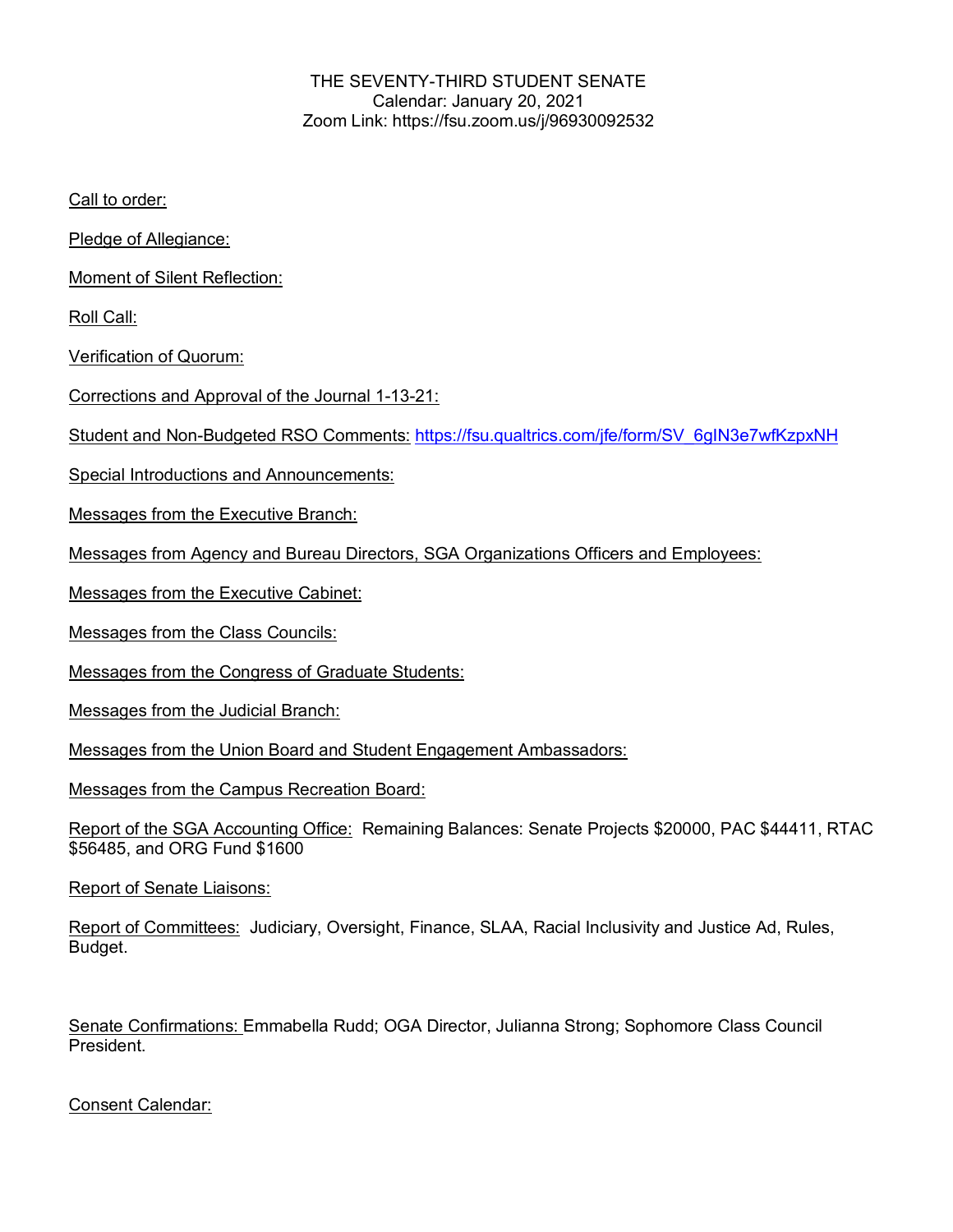## Bills First Reading:

| Bill 1 | Sponsored by Senator Ramos and Gerdts (P) Villacorta, Rodriguez, Soto, Stults,<br>Arutt, Lessard, Preshia, Murcia, Marcus, Flashman, Fineout, Nasworthy, Linsky,<br>Tackett, Wang, Roy (Co)<br>A Creating Statute 211, enacting an SGA Indigenous Land Acknowledgment Act of            |
|--------|-----------------------------------------------------------------------------------------------------------------------------------------------------------------------------------------------------------------------------------------------------------------------------------------|
|        | 2020 REFERRED TO SLAA THEN JUDICIARY, 1.13.                                                                                                                                                                                                                                             |
| Bill 2 | Sponsored by Senator Villacorta (P)<br>Mandating the publication of minutes from any and all SGA meetings. REFERRED<br>TO JUDICIARY 1.13.                                                                                                                                               |
| Bill 3 | Sponsored by Senator Villacorta (P)<br>Updating the list of major offices to preserve checks and balances and<br>address conflicts of interest REFERRED TO JUDICIARY 1.13.                                                                                                              |
| Bill 4 | Sponsored by Senator Villacorta (P)<br>Amending the Candidate Screening Process REFERRED TO JUDICIARY THEN<br><b>OVERSIGHT 1.13.</b>                                                                                                                                                    |
| Bill 5 | Sponsored by Senator Villacorta (P)<br>Refining the Statutory definitions of Majority and Two Thirds to line up<br>with Roberts Rules and general best practices. REFERRED TO JUDICIARY 1.13.                                                                                           |
| Bill 6 | Sponsored by Senator England (P)<br>Outline the appointment process for Senate officers in Chapter 400.2 and establish<br>the Office of the Senate President. REFERRED TO JUDICIARY 1.13.                                                                                               |
| Bill 7 | Sponsored by Senator England (P)<br>To eliminate the conflict between statute 304.3 and 400.2. This deals with the<br>appointment process of candidates by the Student Body President and the<br>appointment of Senate officers by the Senate President. REFERRED TO JUDICIARY<br>1.13. |
| Bill 8 | Sponsored by Senator Linksy (P)<br>Updating the Elections Code to resolve contradicting statutes and provide procedural<br>clarity.                                                                                                                                                     |
|        |                                                                                                                                                                                                                                                                                         |

Bills Second Reading:

Constitutional Amendments:

Amendment 1 Sponsored by Senator Villacorta (P) Correcting the mathematics behind Recall Election Petitions. **REFERRED TO JUDICIARY 1.13.**

Amendment 2 Sponsored by Senator Villacorta (P) Remove redundant language referring to the office of the Student Body Treasurer in the Student Body Constitution. **REFERRED TO JUDICIARY 1.13.**

 Amendment 3 Sponsored by Senator Villacorta (P) To make the Student Body President and Student Body Vice President run separately. **REFERRED TO JUDICIARY 1.13.**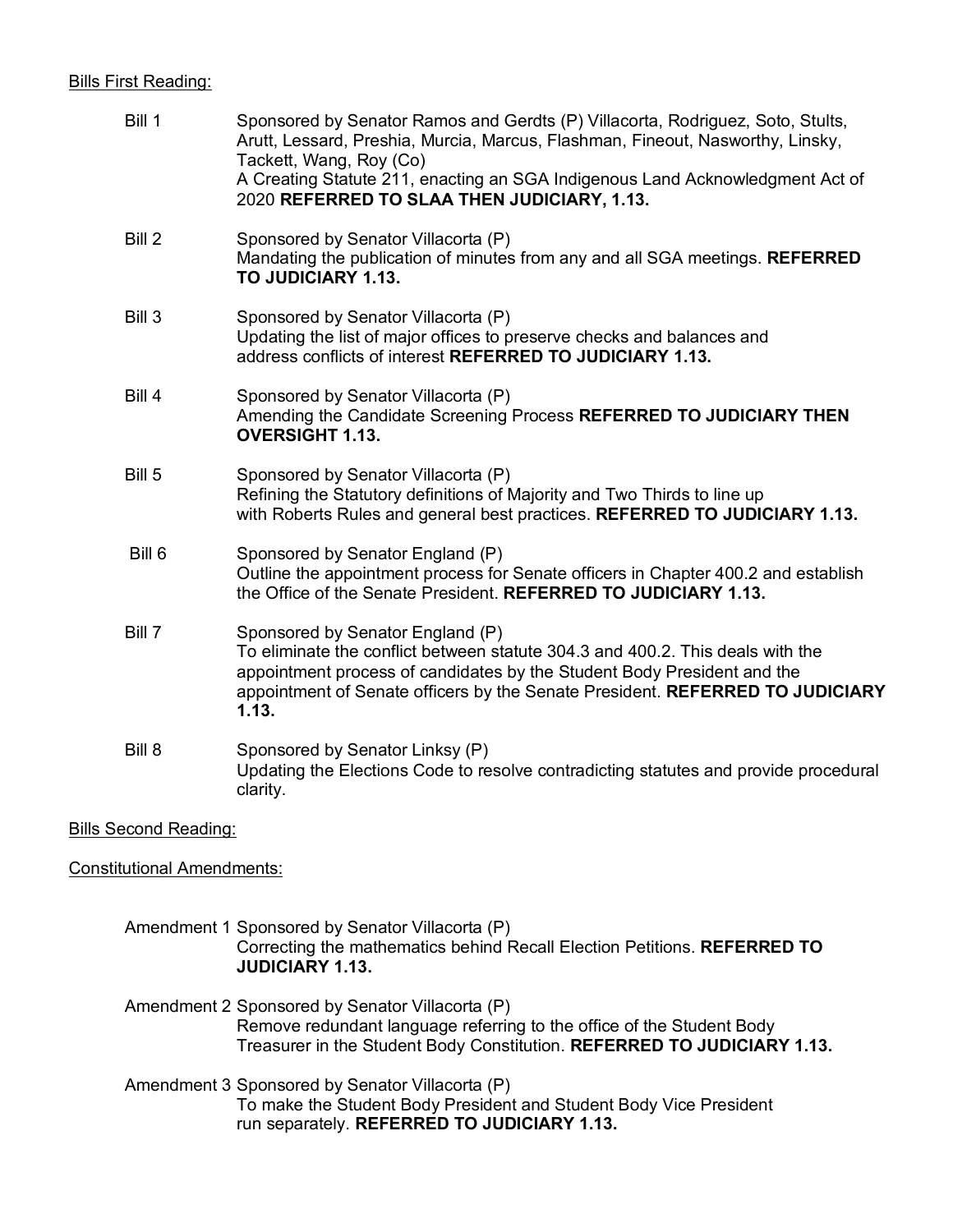Amendment 4 Sponsored by Senator Villacorta (P)

To Create a Constitutional Review Commission to ensure periodic review and modernization of the Student Body Constitution **REFERRED TO JUDICIARY THEN RULES & CALENDAR 1.13.**

## Resolutions:

- Resolution 1 Sponsored Martin and Randall (P) Lewis, Grunberger (Co) Recognizing the riot that took place at the United States' Capitol **REFERRED TO SLAA THEN RULES & CALENDAR 1.13**.
- Resolution 2 Sponsored Villacorta, Murcia (P) The 73rd Student Senate condemns these actions and the members of the Executive Branch who have participated in them and encourages all students to adhere to CDC guidelines and University guidelines to protect not only the Student Body but the residents of Leon County from further spread of COVID-19 on campus and in the community. **REFERRED TO RULES & CALENDAR 1.13**.
- Resolution 3 Sponsored Senator Villacorta (P) Amending Rule 10.17 in Senate Rules of Procedure. **REFERRED TO RULES & CALENDAR 1.13**.
- Resolution 4 Sponsored Senator Villacorta (P) Amending Senate structure and composition about who should run the meeting during the transition of senate and vacancies **REFERRED TO JUDICIARY THEN RULES & CALENDAR 1.13.**
- Resolution 5 Sponsored Senator Villacorta (P) Clarify how to handle Senator's absences from meetings. **REFERRED TO RULES & CALENDAR 1.13.** Resolution 6 Sponsored Senator Villacorta (P) The Student Senate believes that The Florida State University Administration and
	- Student Government Association must begin to reach out to other Indigenous Nations affiliated with the title of Seminole for their input and consent on the use of Seminole imagery and affiliation by the University. **REFERRED TO SLAA 1.13.**
- Resolution 7 Sponsored Senator Daraldik (P) FSU Student Senate calls on the FSU trustees to review their investments and to divest from companies that violate international humanitarian law. **REFERRED TO SLAA THEN RULES & CALENDAR 1.13.**
- Resolution 8 Sponsored Senator Daraldik (P) The Student Senate, Student Government, and Florida State University needs to take both short- and long-term action to ensure that Florida State University is a just, fair, and welcoming place for all students, but more specifically for Arab and Muslim students. **REFERRED TO SLAA THEN RULES & CALENDAR 1.13.**
- Resolution 9 Sponsored Senator Daraldik (P) Denounce the claim by the Burning Spear Organization that they control the Student Government Association Student Senate **REFERRED TO SLAA THEN RULES & CALENDAR 1.13.**